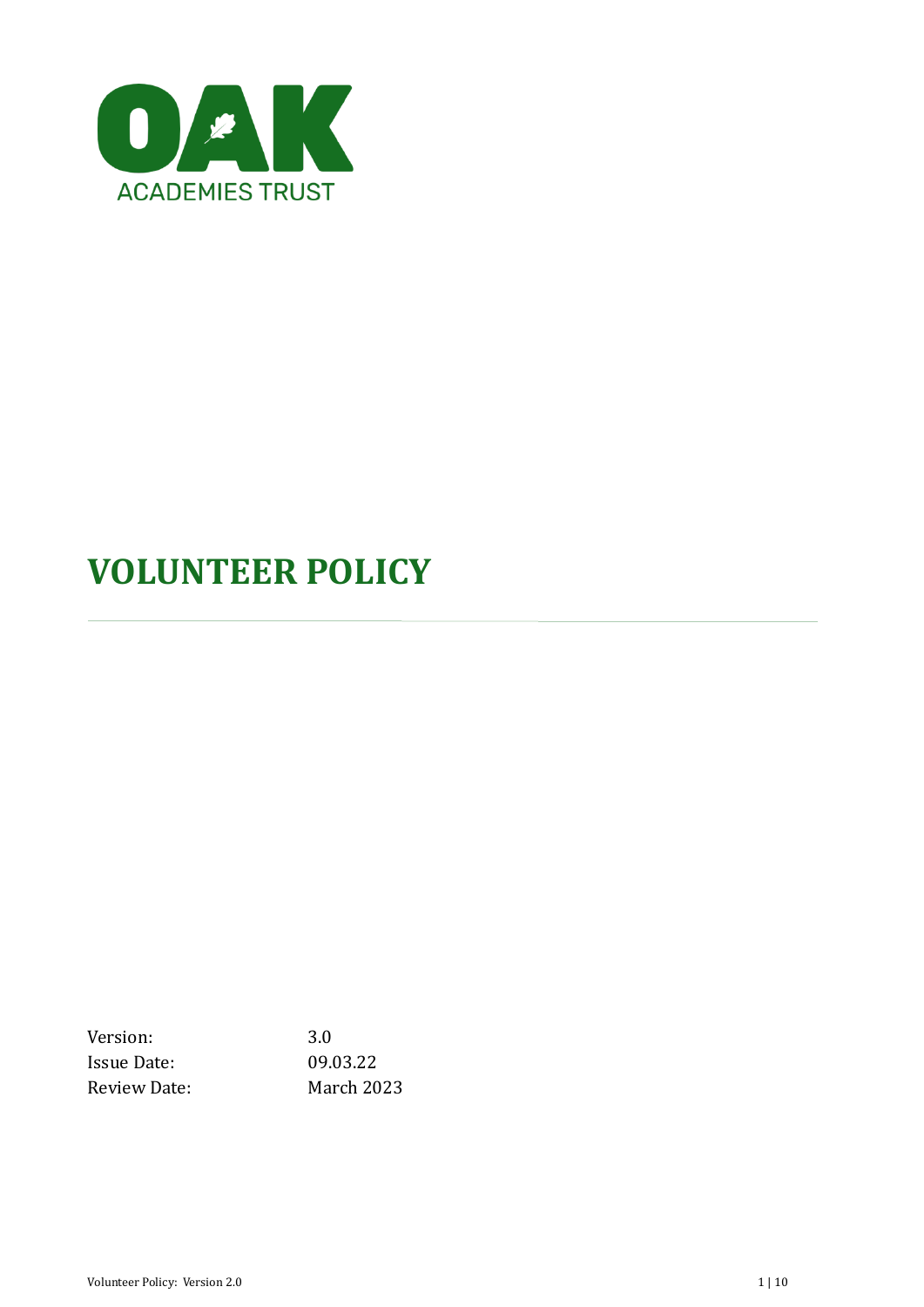#### **REVIEW HISTORY**

| <b>VERSION</b><br><b>NO.</b> | <b>DATE OF</b><br><b>CHANGE</b> | <b>CHANGE SUMMARY</b>                                                                          | <b>REF</b> |
|------------------------------|---------------------------------|------------------------------------------------------------------------------------------------|------------|
| 2.0                          | 15.11.21                        | Added appendix 3, and appendix 4 (Volunteer Risk<br>Assessment and Volunteer Application form) |            |
| 3.0                          |                                 |                                                                                                |            |
|                              |                                 |                                                                                                |            |
|                              |                                 |                                                                                                |            |
|                              |                                 |                                                                                                |            |
|                              |                                 |                                                                                                |            |
|                              |                                 |                                                                                                |            |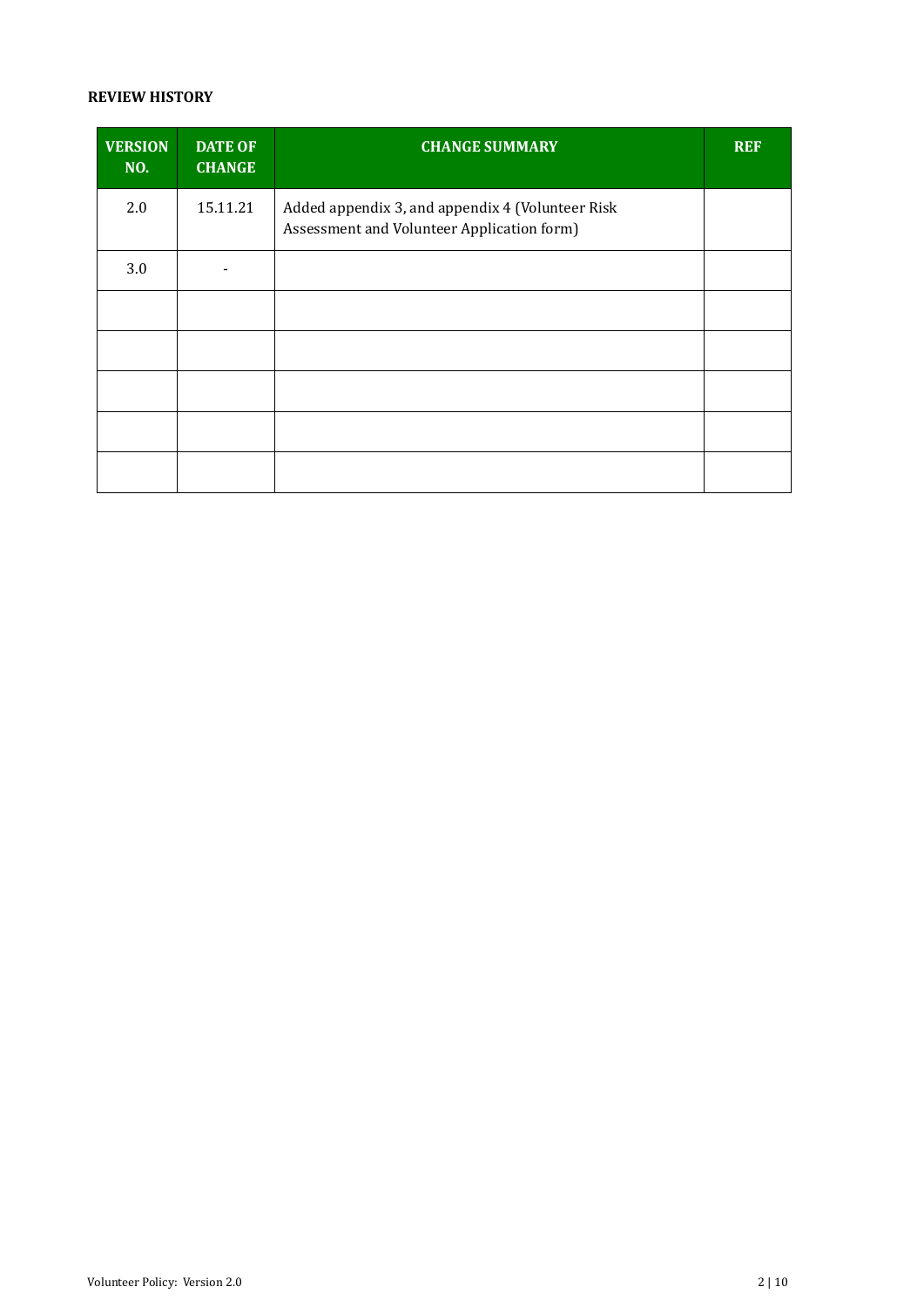# Contents

| ${\large \bf Appendix~2}\dots {\large \dots}\dots {\large \dots} \dots {\large \dots} \dots {\large \dots} \dots {\large \dots} \dots {\large \dots} \dots {\large \dots} \dots {\large \dots} \dots {\large \dots} \dots {\large \dots} \dots {\large \dots} \dots {\large \dots} \dots {\large \dots} \dots {\large \dots} \dots {\large \dots} \dots {\large \dots} \dots {\large \dots} \dots {\large \dots} \dots {\large \dots} \dots {\large \dots} \dots {\large \dots} \dots {\large \dots} \dots {\large \dots} \dots {\large \dots} \dots {\large \dots} \dots {\large \dots} \dots {\large \dots} \dots {\large \dots} \dots {\large \dots} \dots {\large \dots} \dots {\large$ |
|---------------------------------------------------------------------------------------------------------------------------------------------------------------------------------------------------------------------------------------------------------------------------------------------------------------------------------------------------------------------------------------------------------------------------------------------------------------------------------------------------------------------------------------------------------------------------------------------------------------------------------------------------------------------------------------------|
|                                                                                                                                                                                                                                                                                                                                                                                                                                                                                                                                                                                                                                                                                             |
|                                                                                                                                                                                                                                                                                                                                                                                                                                                                                                                                                                                                                                                                                             |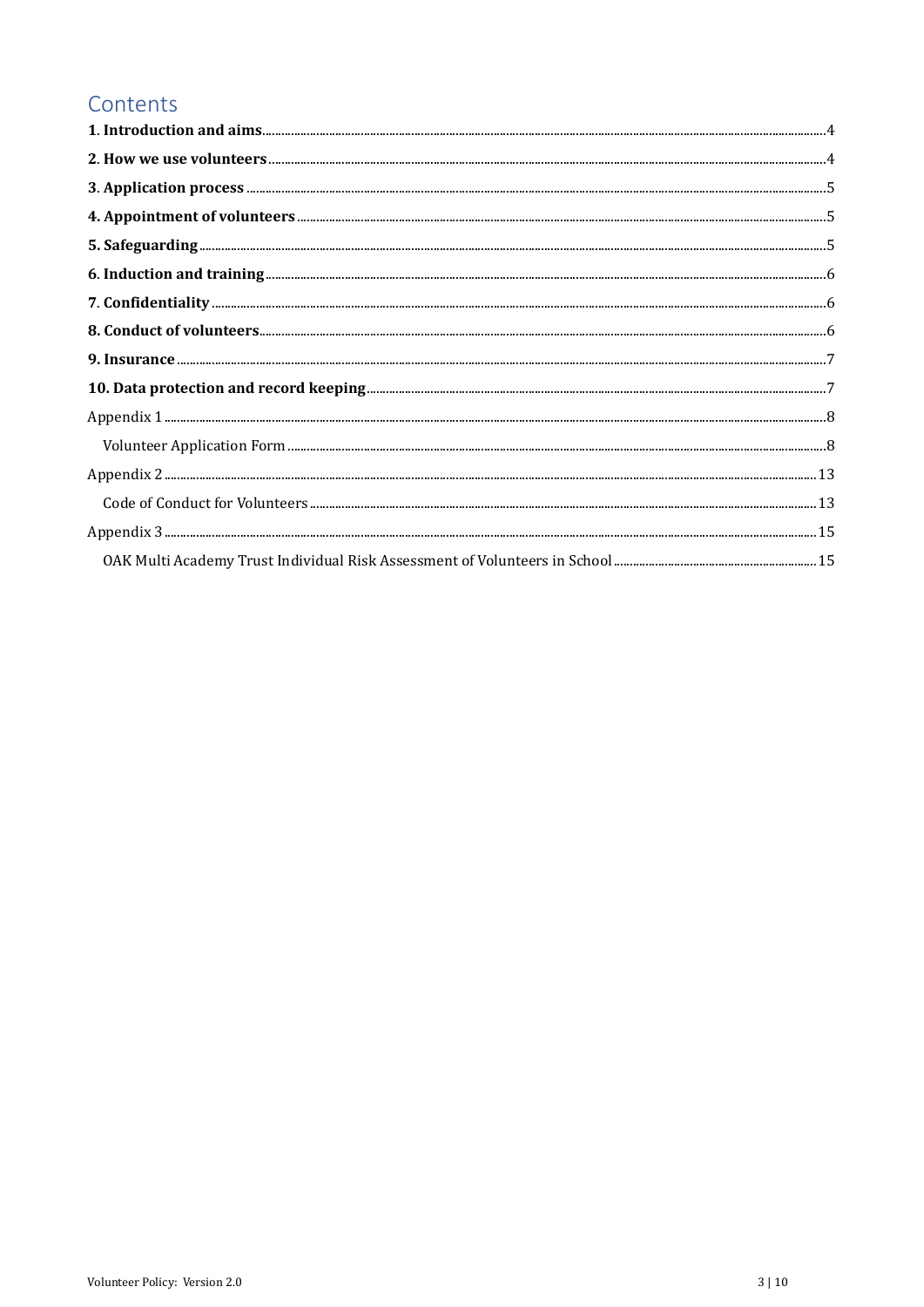#### <span id="page-3-0"></span>**1**. **Introduction and aims**

As a Trust, it is our aim to involve parents in their children's education and to develop and maintain links with the local community. In order to enrich the lives of the children in our schools, and to enable us to deliver the curriculum more effectively, we actively encourage the involvement of parents and volunteers from the community in the work of the schools.

We believe that volunteers provide a valuable contribution to the individual school's work, and that they enrich the school through the breadth of their knowledge and experience.

We are committed to using volunteers in a way that supports the school's strategic aims and vision, as well as its development plan.

The aim of this Volunteer Policy is to:

- Encourage the wider community to engage with the school, thereby enhancing the curriculum, raising achievement and promoting community cohesion.
- Ensure that volunteers support the school's vision and values and adhere to our policies.
- Provide staff, volunteers and parents with clear expectations and guidelines.
- Set a clear, fair process for recruiting and managing volunteers.

This policy has been developed in line with the Department for Education's statutory safeguarding guidance, [Keeping Children Safe in Education.](https://www.gov.uk/government/publications/keeping-children-safe-in-education--2)

#### <span id="page-3-1"></span>**2**. **How we use volunteers**

A volunteer will not be an employee of the Trust. He or she will not be engaged on a contract of employment nor on any type of contract for services. The engagement will be binding in honour only, there being no legal agreement between the organisation and the volunteer.

At the Trust schools, volunteers may:

- Hear children read
- Accompany school visits
- Work with individual children
- Work with small groups of children
- Support specific curriculum areas, such as ICT or Art
- Assist with national government initiatives

This is not an exhaustive list.

Volunteers may be:

- Members of the local governing body
- Parents
- Former pupils
- Students on work experience
- Local residents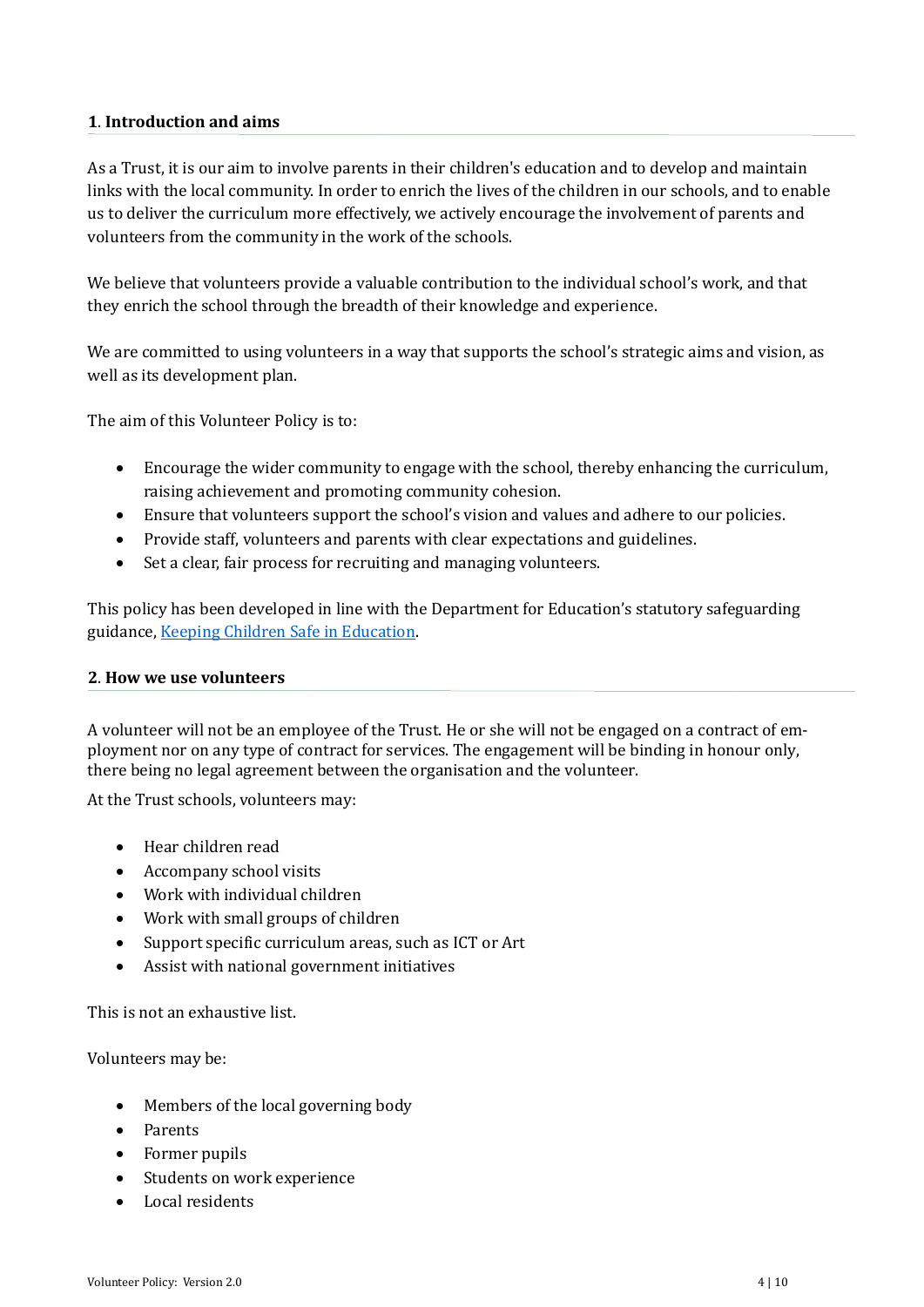• Friends of the school/members of the PTA

This is not an exhaustive list.

Members of the local governing body working at the school in their capacity as governors (for instance, conducting school monitoring visits or attending meetings), are not covered by this policy. They are covered by the Trust's Code of Conduct for governors.

## <span id="page-4-0"></span>**3**. **Application process**

Volunteers are appointed by the individual school. The volunteer applicant must complete a simple application form which gives permission to obtain references and a Disclosure and Barring Scheme (DBS) check (Appendix 1).

#### <span id="page-4-1"></span>**4. Appointment of volunteers**

The experience, qualities, skills and needs of any volunteer will be considered when deciding about the recruitment of a volunteer in the school. Please note, there is no guarantee that a volunteer will be found an immediate placement or any placement at all elsewhere. The placement should be mutually beneficial to the school and volunteer.

Intake of new volunteers can take up to six weeks and is dependent on the candidate and available spaces within the school.

All appointments are conditional upon the completion of an enhanced DBS check (if appropriate), satisfactory references and other appropriate safeguarding and recruitment checks, and relevant training.

Each school will ensure that volunteers are given suitable induction training at the beginning of their placement. The volunteer will be given a named contact person who will review the work undertaken by the volunteer and will assist the volunteer generally and particularly in the event of any problems occurring. Regular supervision of the volunteer will be provided as appropriate to the task undertaken and the needs of the volunteer. The volunteer's role, including status with pupils, will be made clear. Volunteers will be given opportunities to contribute their ideas and opinions about the work that they are engaged in. Volunteers will be given guidelines/training regarding child protection procedures.

The Headteacher reserves the right to terminate a volunteer placement with immediate effect at any time.

#### <span id="page-4-2"></span>**5. Safeguarding**

Safeguarding our pupils is of paramount importance, and our volunteers must share our commitment to child protection.

To ensure we are upholding our responsibility to keep our pupils safe, we will:

- Conduct enhanced DBS checks on volunteers who:
- Work one-on-one with pupils unsupervised
- Work with groups of pupils unsupervised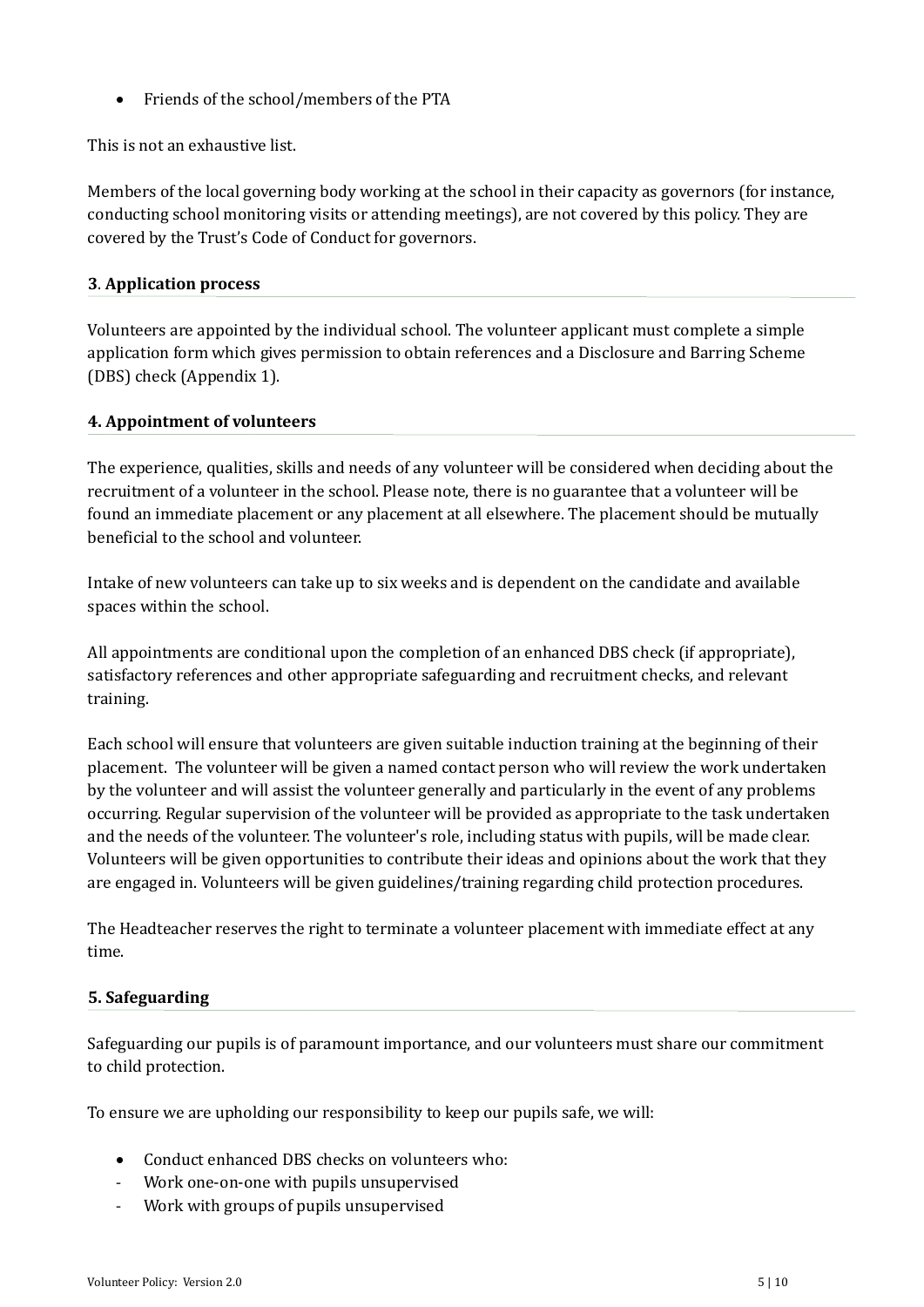- Supervise or accompany groups of pupils on overnight residential visits
- Consider the results of any DBS checks that return with unspent and spent listed convictions, and assess these on a case-by-case basis, with regard given to the nature of the conviction and the nature of the work the volunteer will be involved in
- Provide safeguarding training to all volunteers **prior** to them beginning work at the school, including ensuring that they have read and understood part 1 of Keeping Children Safe in Education.
- Require volunteers to agree and adhere to our Code of Conduct for Volunteers (see appendix 2) and to read, and adhere to, the school's /Trust's policies on:
	- Safeguarding
	- Use of mobile phones
	- ICT and internet acceptable use
	- Online safety
	- Behaviour
- Ensure that volunteers without an enhanced DBS check are always supervised and are never left alone with pupils.
- Details of volunteers will be added to the online SCR (single central record).
- Conduct a risk assessment to determine whether a volunteer who is not working in regulated activity needs an enhanced DBS check. The risk assessment will consider:
	- The nature of the work they will be doing
	- What we know about them
	- References from employers or other voluntary roles
	- Whether the role is eligible for an enhanced DBS check

#### <span id="page-5-0"></span>**6**. **Induction and training**

Volunteers must complete appropriate training prior to beginning work at the school. Training requirements will be determined by the Headteacher, or the appropriate member of staff.

All volunteers must complete safeguarding training. Other training requirements will be based on the nature of the work the volunteer will be doing.

#### <span id="page-5-1"></span>**7**. **Confidentiality**

Information about pupils, parents and staff is confidential. Volunteers are not permitted to discuss issues related to pupils, parents or staff with those outside of the organisation.

If volunteers have concerns, they should raise these with the appropriate member of staff. They should not discuss them with pupils or parents. This does not prevent volunteers from adhering to the School's Safeguarding Policy (with regard to reporting safeguarding concerns or disclosures).

If concerns relate to safeguarding, volunteers must follow the guidance in the child protection and safeguarding policy and inform the Designated Safeguarding Lead. If concerns are related to whistleblowing, volunteers must follow the guidance in the Trust's Whistleblowing Policy.

#### <span id="page-5-2"></span>**8. Conduct of volunteers**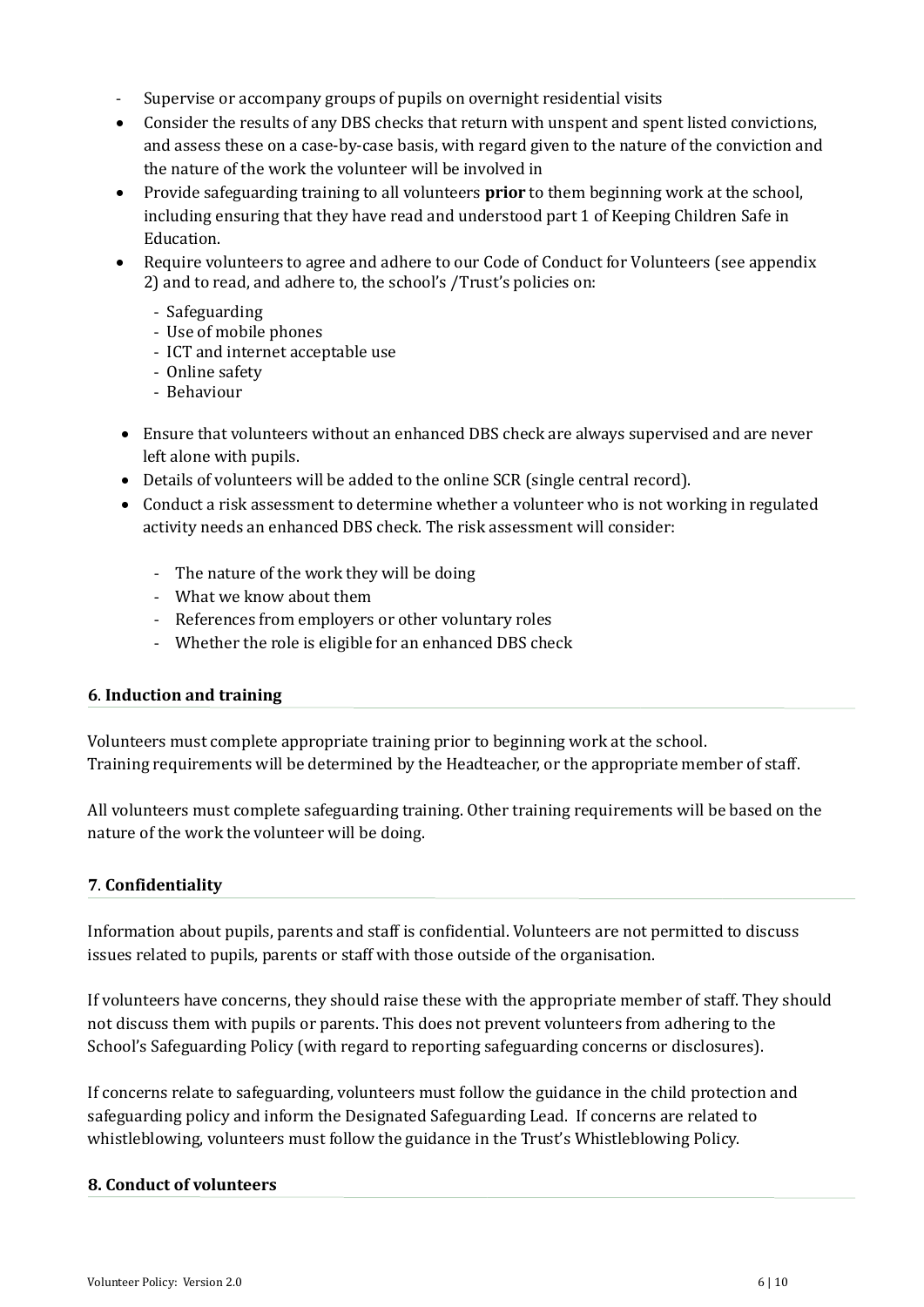Volunteers must comply with the Code of Conduct for Volunteers set out in Appendix 2 of this policy.

## <span id="page-6-0"></span>**9. Insurance**

All volunteers should be made aware of the cover provided by the individual school.

## <span id="page-6-1"></span>**10. Data protection and record keeping**

Data will be processed to be in line with the requirements and protections set out in the UK General Data Protection Regulation. The Trust's Data Protection Policy explains what information we collect and why we collect it.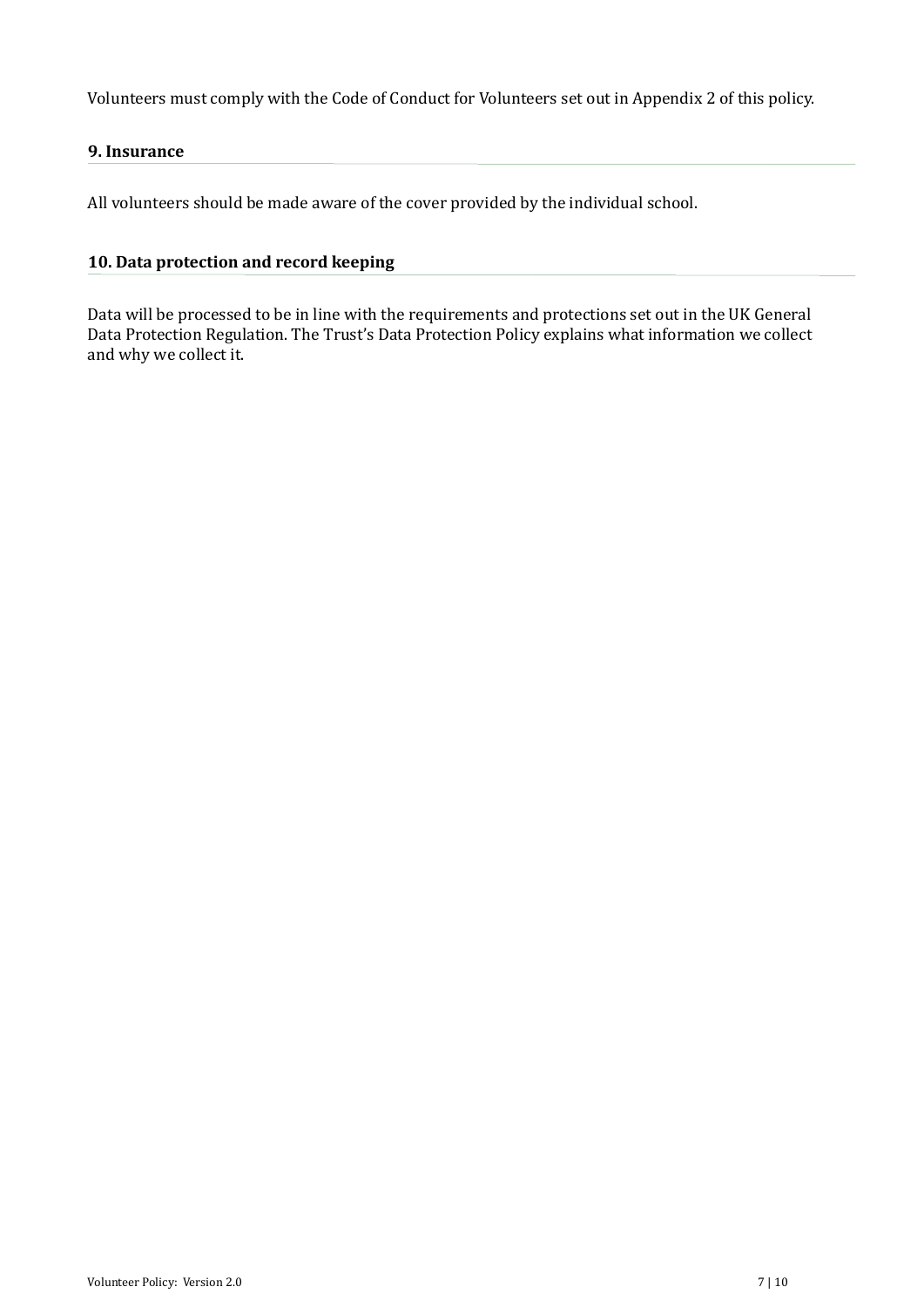

<span id="page-7-1"></span><span id="page-7-0"></span>Please complete the application form in full.

#### **Data protection notice**

Throughout this form, we ask for some personal data about you. We will only use this data in line with data protection legislation and process your data for one or more of the following reasons permitted in law:

- You have given us your consent
- We must process it to comply with our legal obligations

You will find more information on how we use your personal data in the Trust's Data Protection Policy which can be found on the Oak Trust website.

| <b>Personal details</b> |  |  |
|-------------------------|--|--|
| Name:                   |  |  |
| Date of birth:          |  |  |
| Gender:                 |  |  |
| Telephone number:       |  |  |
| <b>Email address:</b>   |  |  |
| Home address:           |  |  |
|                         |  |  |
|                         |  |  |

| Disclosure and Barring Service (DBS) information              |                                                          |  |
|---------------------------------------------------------------|----------------------------------------------------------|--|
| Do you have a DBS<br>check?                                   |                                                          |  |
| If yes, what type of<br>check do you have?<br>(please circle) | Enhanced DBS / Enhanced DBS with barred list information |  |
| Date of check:                                                |                                                          |  |
| Certificate number:                                           |                                                          |  |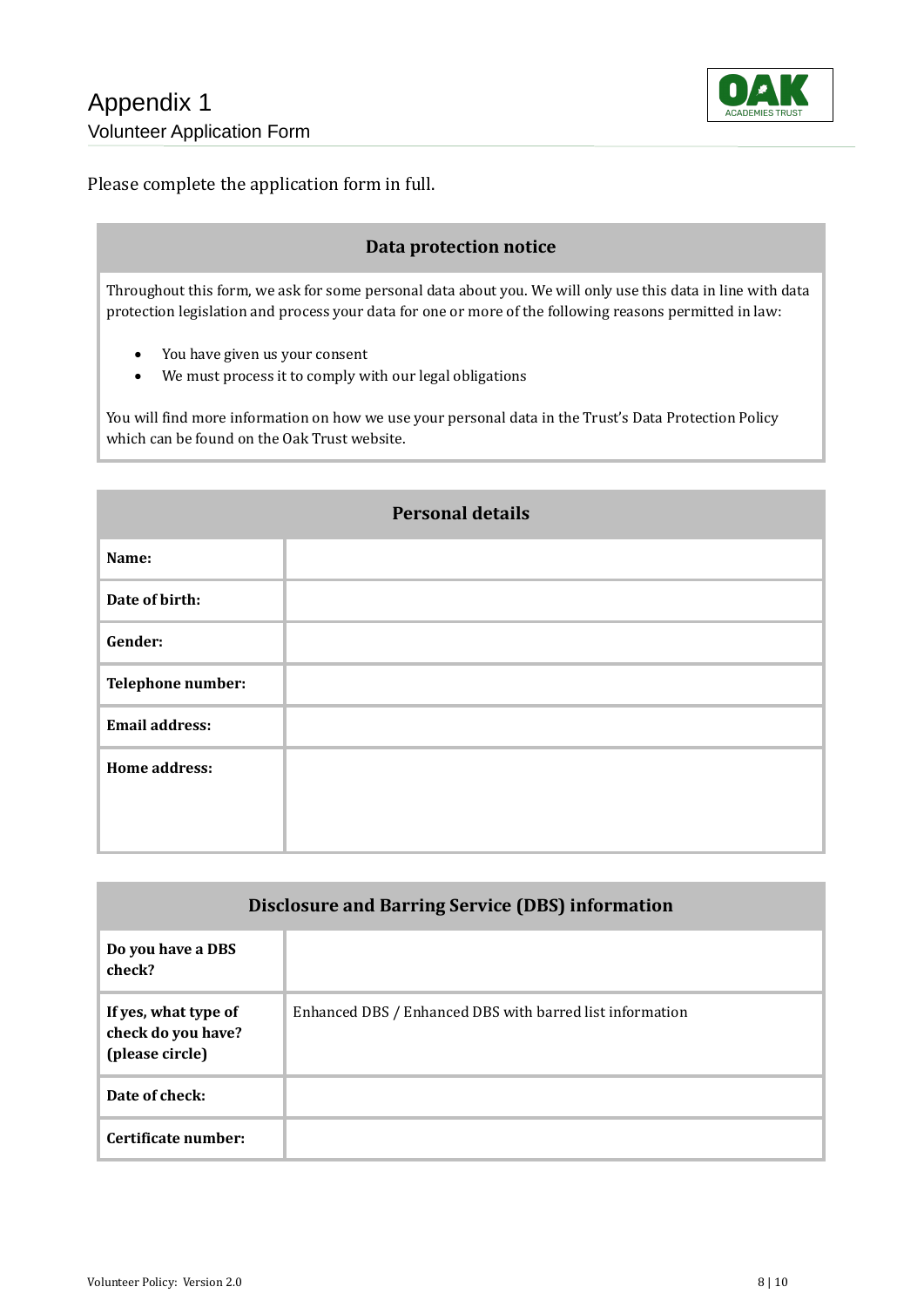| Availability                                        |               |                |           |                 |        |
|-----------------------------------------------------|---------------|----------------|-----------|-----------------|--------|
|                                                     | <b>Monday</b> | <b>Tuesday</b> | Wednesday | <b>Thursday</b> | Friday |
| AM                                                  |               |                |           |                 |        |
| <b>PM</b>                                           |               |                |           |                 |        |
| <b>Before school</b>                                |               |                |           |                 |        |
| <b>After school</b>                                 |               |                |           |                 |        |
| Lunchtimes                                          |               |                |           |                 |        |
| How many hours per week/month can you<br>volunteer? |               |                |           |                 |        |
| Can you commit to at least 1 term?                  |               |                |           |                 |        |

# **Experience and qualifications**

**Do you have experience working as a volunteer, especially with children? If yes, please include details in the box below.**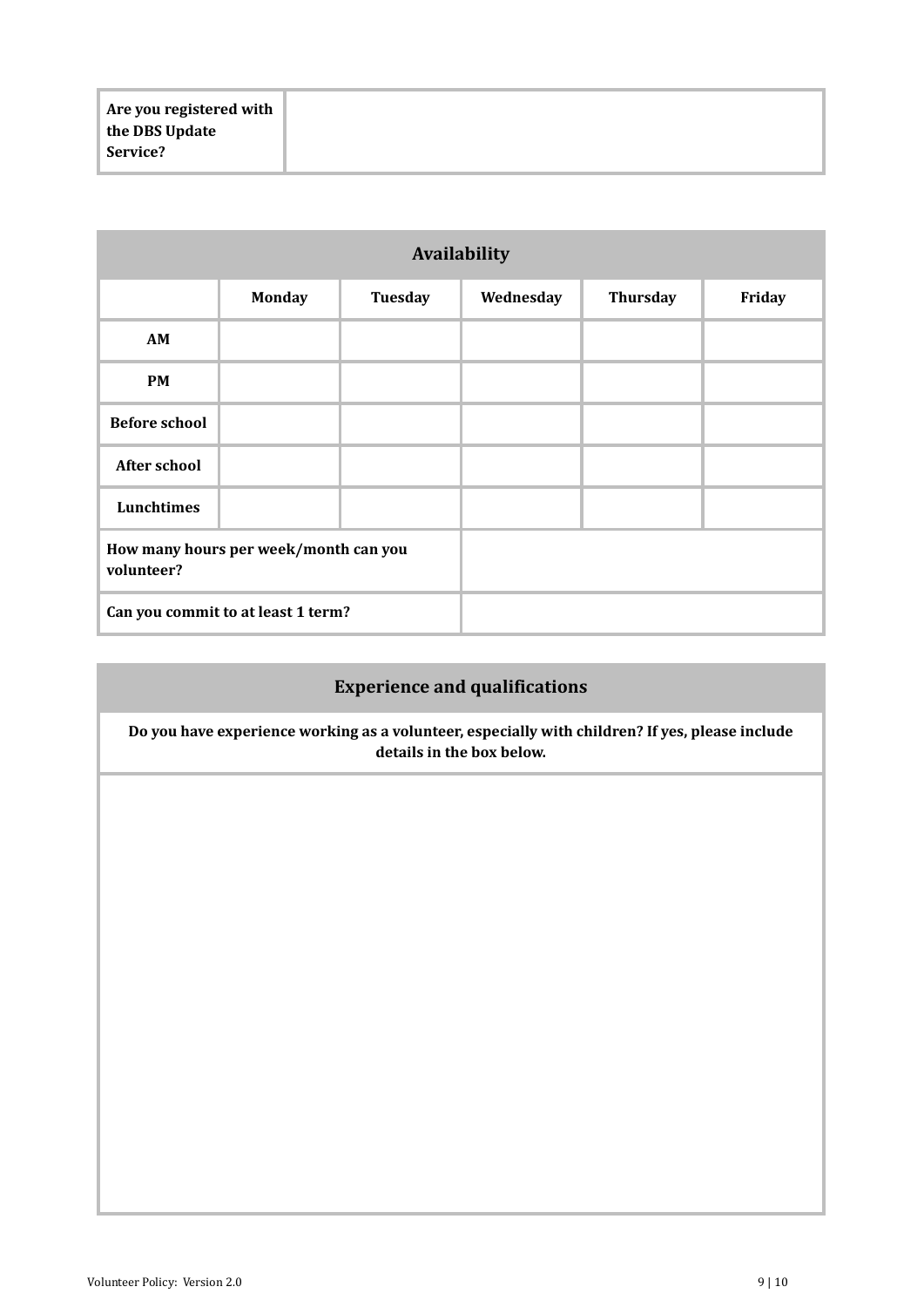**Why would you like to volunteer at this school?**

**Do you have any particular skills, employment experience you would like to share with the school? (For example, languages spoken, sports, etc)**

# **Please list any relevant qualifications**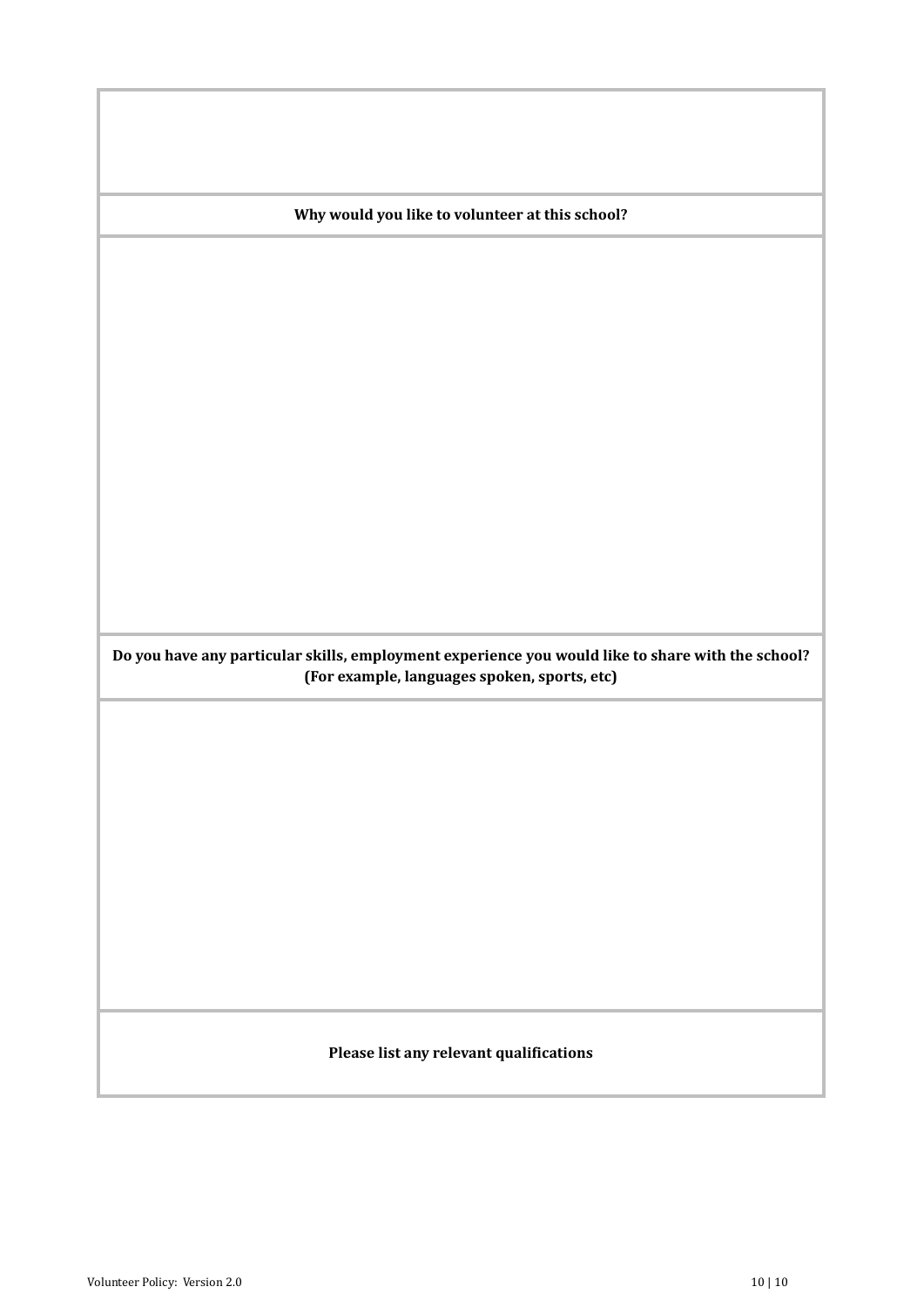# **References**

**Your placement as a volunteer is subject to satisfactory references. Please give the details of two referees who can comment on your suitability (e.g., employers, other voluntary roles, etc).**

| Name:                 | Name:                 |
|-----------------------|-----------------------|
| Relationship to you:  | Relationship to you:  |
| <b>Address:</b>       | <b>Address:</b>       |
| Telephone number:     | Telephone number:     |
| <b>Email address:</b> | <b>Email address:</b> |

# **Disability and accessibility**

The Trust is committed to ensuring that applicants with disabilities or impairments receive equal opportunities and treatment. If you have a disability or impairment, and would like us to make adjustments or arrangements to assist you, please state the arrangements you require: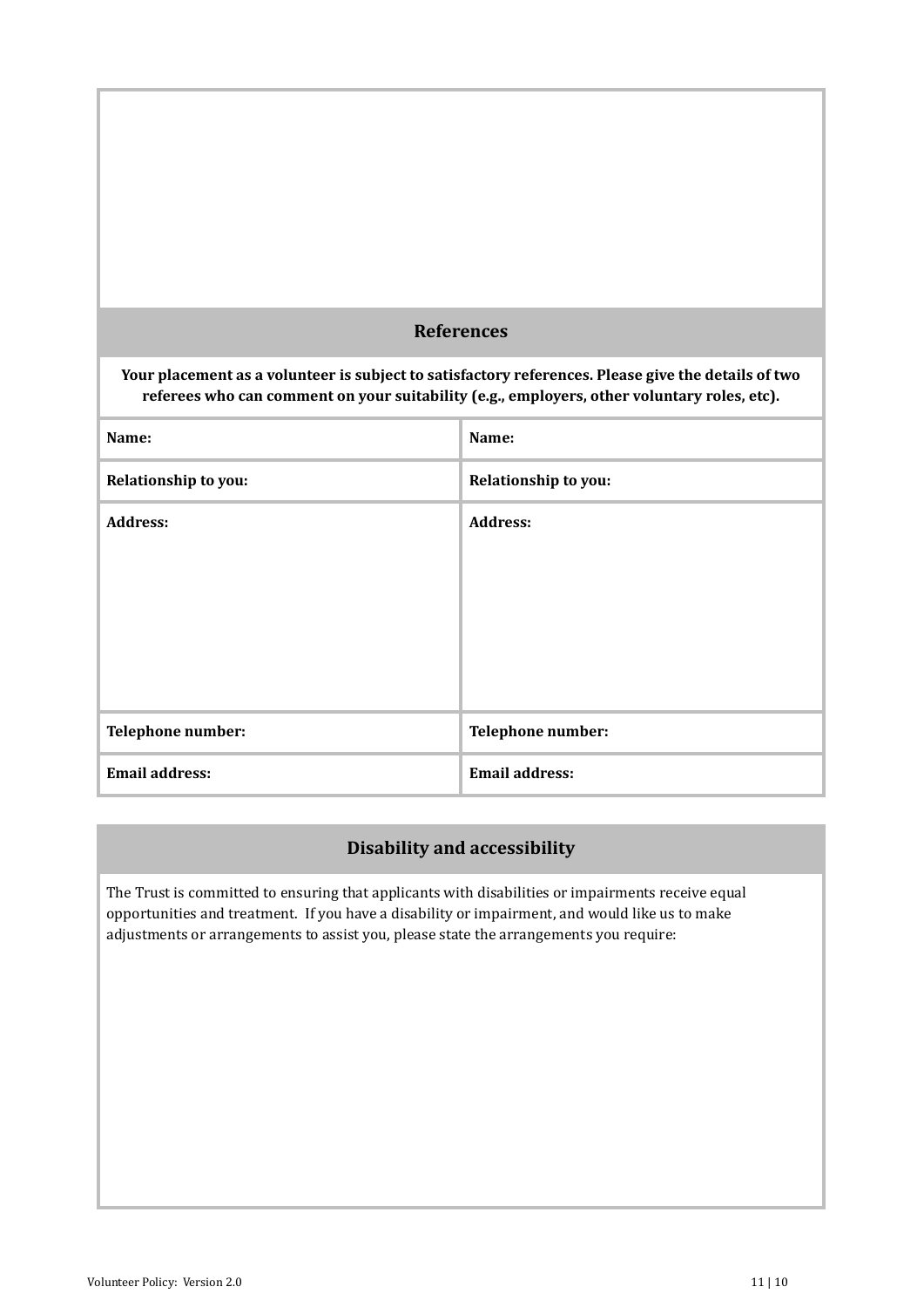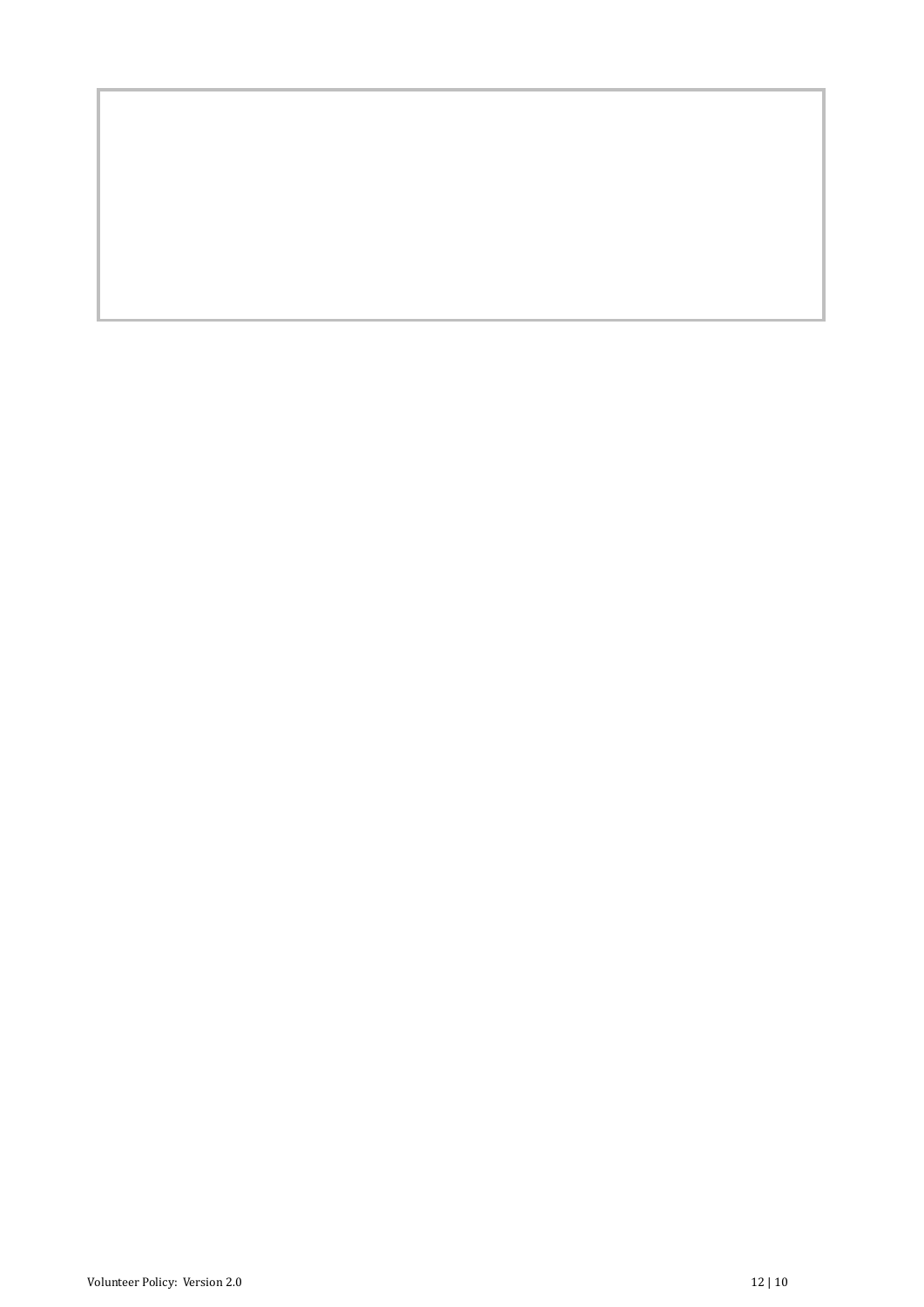<span id="page-12-1"></span><span id="page-12-0"></span>By signing this form, volunteers agree to the following:

# **Trust rules and policies**

Volunteers will follow all school / Trust rules and policies, including those on:

- Child protection
- ICT and internet acceptable use
- Online safety
- Mobile phones
- Data protection
- Health and safety
- Equality
- Whistleblowing
- Behaviour

Copies of the school / Trust policies are available on the school / Trust website or from the school office.

#### **1. Professional conduct**

- 1.1. Volunteers must accept and follow instructions provided by supervisors and ask for guidance or clarification if required. Questions can be directed to the supervising member of staff, or to the school's volunteer coordinator, if applicable.
- 1.2. Behaviour management is the responsibility of school staff. If volunteers witness behaviour that is in breach of the school's behaviour policy or are struggling to manage the behaviour of pupils with whom they are working, they should alert the class teacher immediately. Volunteers should not attempt to reprimand pupils or issue sanctions.
- 1.3. Volunteers must conduct themselves in a professional manner at all times. This includes:
	- 1.3.1.Dressing in a way that is professional and appropriate to the work undertaken
	- 1.3.2.Refraining from using inappropriate language
	- 1.3.3.Setting an example for pupils by acting in a way that reflects the school's / Trust's ethos and values
	- 1.3.4.Behaving in a way that is appropriate for the role they are undertaking
	- 1.3.5. Ensuring that comments, including those made on social media, do not bring the school into disrepute.
- 1.4. Any receipt of gifts must be in accordance with the Trust's Finance Policy.
- 1.5. Volunteers must not transport pupils in their own cars unless specific arrangements have been made with the school, and the pupil's parents have consented.
- 1.6. Parent volunteers with children at the school must not act in a way that favours their own child and should not approach their child unnecessarily during the school day (for instance, during break times). They may not use their time as a volunteer to discuss their child's education with staff.
- 1.7. If a volunteer is unable to come to school when they are expected/scheduled to be in, they must contact their supervisor or the school office as soon as possible. Inconsistent attendance may result in the placement being reviewed or terminated.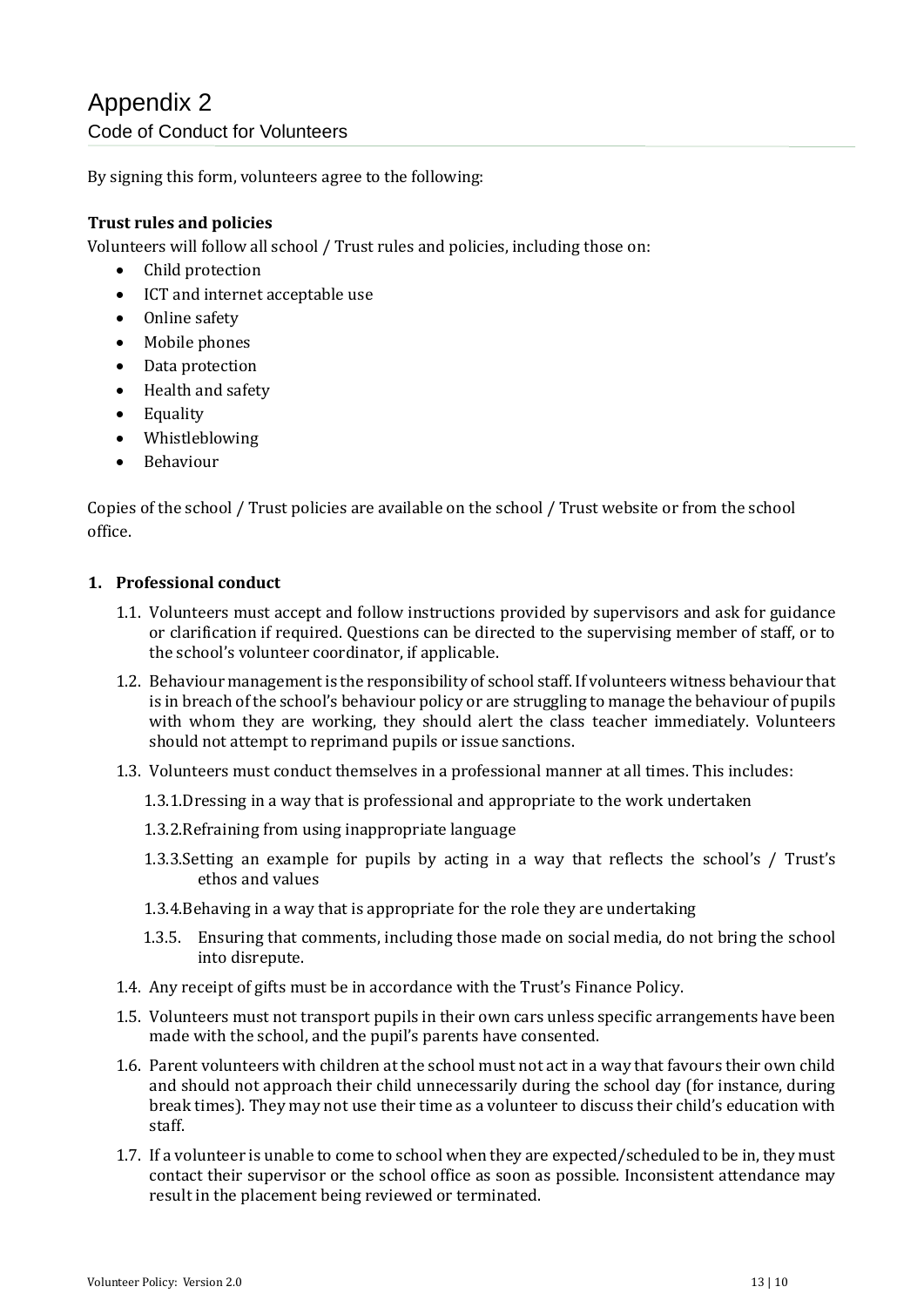#### **2. Safeguarding**

- 2.1. Volunteers must be familiar with, and adhere to, the school's / Trust's safeguarding and child protection policy. Safeguarding training will be provided to all volunteers before they begin their placement.
- 2.2. If volunteers have concerns about the welfare of a child, or if a child makes a disclosure, they should speak directly to the Designated Safeguarding Lead (DSL). Please contact the individual school to obtain this information.
- 2.3. Volunteers should refrain from physical contact with pupils and should use their judgement to determine when physical contact is appropriate. If physical contact with pupils is required, volunteers should ask for a pupil's consent before touching them.
- 2.4. Volunteers must not form personal relationships with pupils, either inside or outside of school, with whom they do not already have a personal relationship. This includes:
	- 2.4.1. Exchanging contact information
	- 2.4.2. Making contact with pupils outside of school, including on social media
	- 2.4.3. Arranging to meet pupils outside of school
	- 2.4.4. Alerting the DSL if a pupil develops an infatuation with them
- 2.5. Volunteers should not take or share photos of pupils unless instructed to do so by their supervisor.

#### **3. Health and safety**

- 3.1. Volunteers must abide by the school's health and safety and first aid policies. Volunteers are not to administer first aid, except in an emergency where none of the designated first aiders are available.
- 3.2. Volunteers must be familiar with the school's fire safety and emergency evacuation procedures.
- 3.3. Volunteers must sign in and sign out at the beginning and end of every visit and must wear a visitor badge at all times.

#### **4. Confidentiality**

4.1. Information about pupils, parents and staff at the school is confidential, and should not be shared with anyone else. Volunteers should not discuss pupils with parents or other children. If parents approach volunteers for information, they should be directed to speak to a class teacher or the Headteacher.

Failure to adhere to this code of conduct may result in the termination of the placement with immediate effect.

Please sign and date below:

\_\_\_\_\_\_\_\_\_\_\_\_\_\_\_\_\_\_\_\_\_\_\_\_\_\_\_\_\_\_\_\_\_\_\_\_\_\_\_\_\_\_\_\_\_\_\_\_\_\_\_\_\_\_\_\_\_\_\_\_ Volunteer name (please print)

\_\_\_\_\_\_\_\_\_\_\_\_\_\_\_\_\_\_\_\_\_\_\_\_\_\_\_\_\_\_\_\_\_\_\_\_\_\_\_\_\_\_\_\_\_\_\_\_\_\_\_\_\_\_\_\_\_\_\_\_ Volunteer signature

\_\_\_\_\_\_\_\_\_\_\_\_\_\_\_\_\_\_\_\_\_\_\_\_\_\_\_\_\_\_\_\_\_\_\_\_\_\_\_\_\_\_\_\_\_\_\_\_\_\_\_\_\_\_\_\_\_\_\_\_ Headteacher

\_\_\_\_\_\_\_\_\_\_\_\_\_\_\_\_\_\_\_\_\_\_\_\_\_\_\_\_\_\_\_\_\_\_\_\_\_\_\_\_\_\_\_\_\_\_\_\_\_\_\_\_\_\_\_\_\_\_\_\_ Date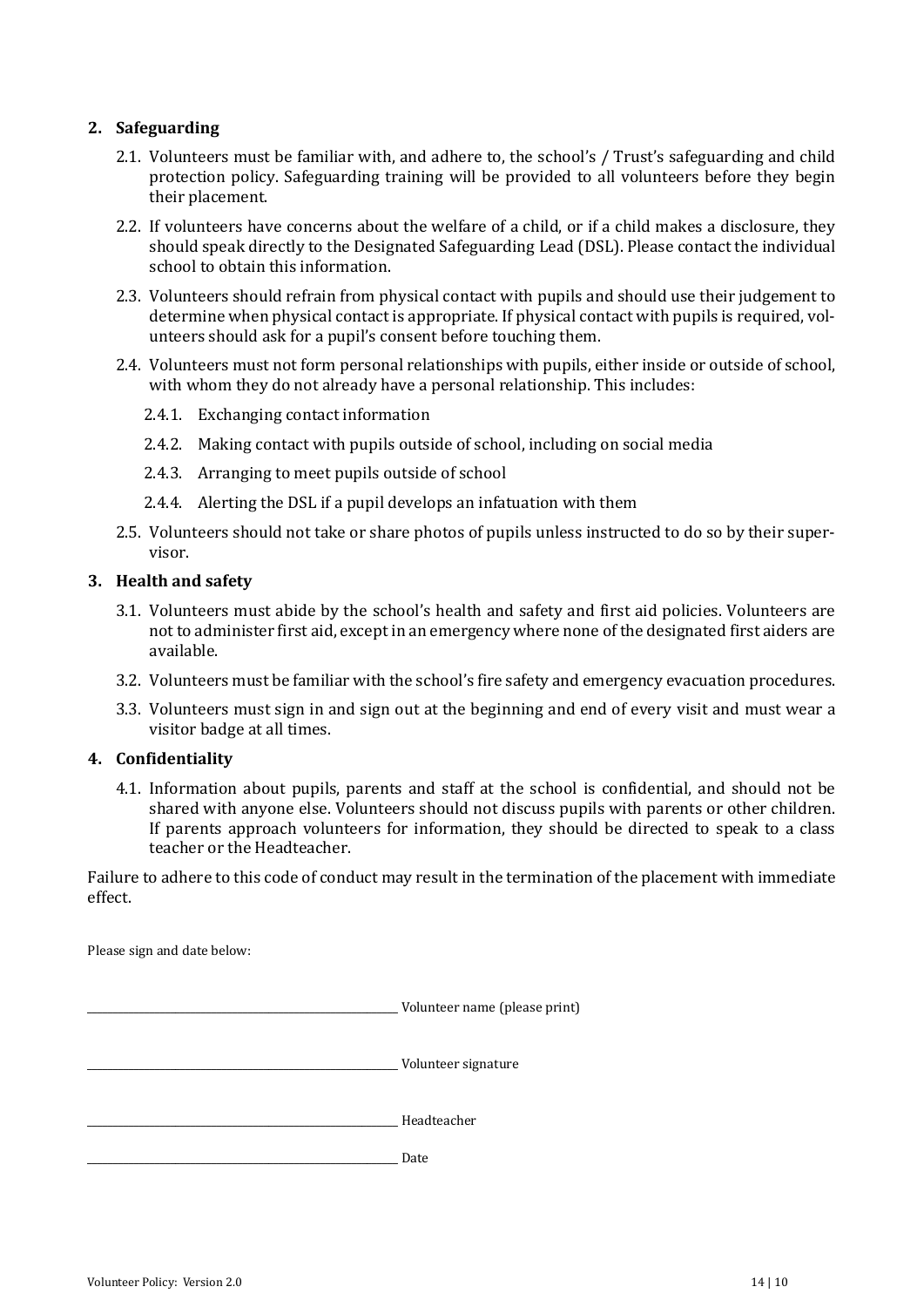# <span id="page-14-0"></span>Appendix 3

<span id="page-14-1"></span>OAK Multi Academy Trust Individual Risk Assessment of Volunteers in School

# **This risk assessment should be completed for all volunteers.**

#### **Name of volunteer**

#### **Nature of volunteering work**

**Please describe the planned supervision arrangements for the volunteer**  *(Please note it is recommended that family members do not supervise other family members and that friends do not supervise friends)* 

**Is the volunteer expected to undertake any regulated activity Y / N**  If **Yes** then DBS must be sought.

#### **Principle Supervisee will be**

(Ensure they are aware of their duties and the expectations of this duty)

#### **Considerations**

| Age(S) of pupils to be supported                                                |  |
|---------------------------------------------------------------------------------|--|
| Additional needs and vulnerabilities of pupils<br>to be supported               |  |
| Frequency volunteer will be on site                                             |  |
| Does the volunteer undertake any other<br>un/paid work with children            |  |
| Have any references been sought?                                                |  |
| Has the identity of the volunteer been veri-<br>fied?                           |  |
| Is the volunteer signed up to the DBS update<br>service?                        |  |
| Is the volunteer aware of any reason why<br>they should not work with children? |  |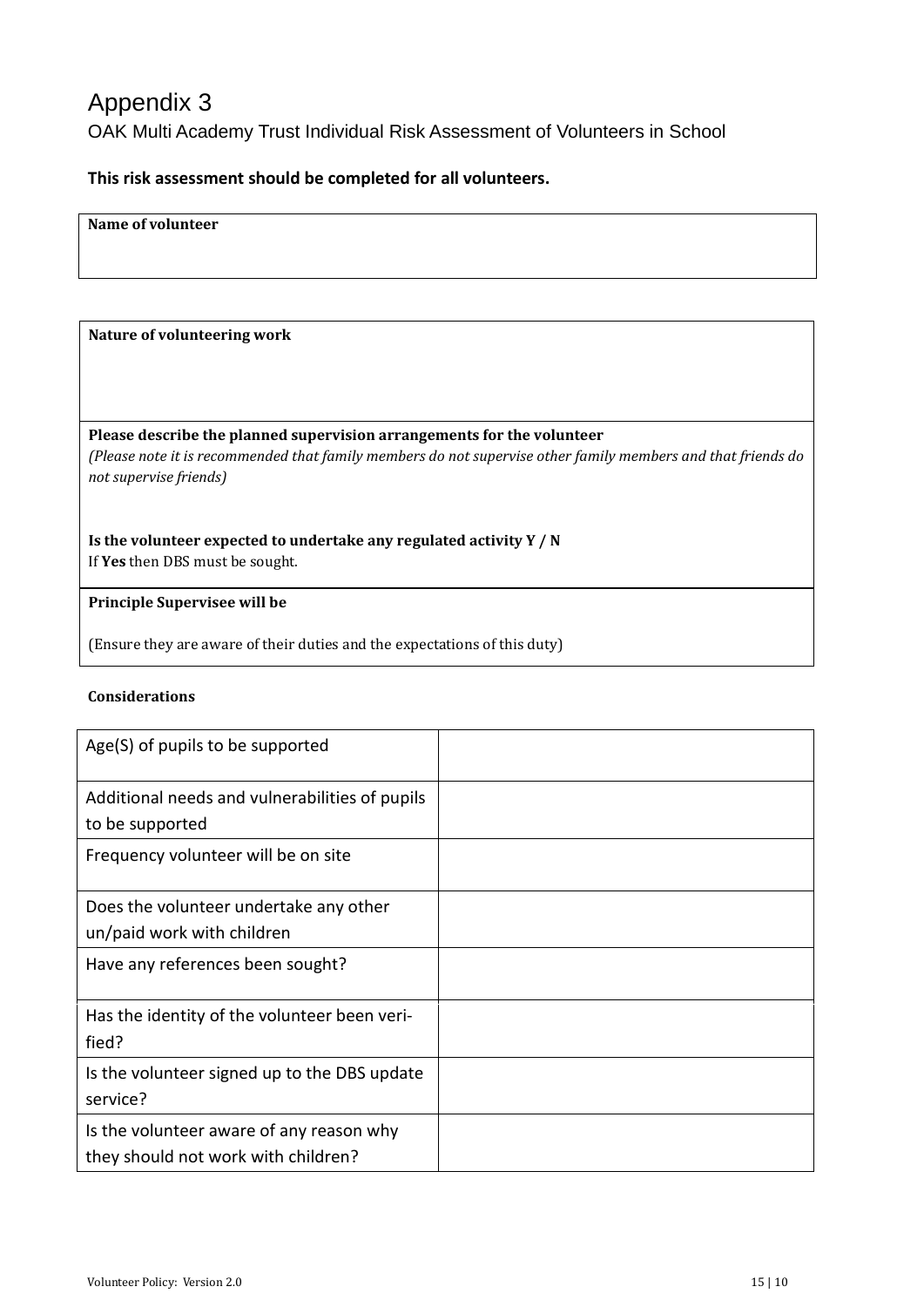Volunteers who, on an unsupervised basis teach or look after children *regularly*, or provide personal care on a one-off basis in schools and colleges, will be in regulated activity. Any volunteering activity requiring overnight stays and support should be considered as regulated activity.

The school or college should obtain an enhanced DBS certificate (which should include barred list information) for all volunteers **who are new to working in regulated activity**. **Existing volunteers in regulated activity do not have to be re-checked** if they have already had a DBS check (which includes barred list information). However, schools and colleges may conduct a repeat DBS check (which should include barred list information) on any such volunteer should they have concerns.

Having considered the above information it has been determined that the volunteer named in this document requires the following level of DBS check.

#### **Level of check to be applied for**:

#### **Additional notes**

(Please add any additional notes you feel are necessary here)

The volunteer is aware of the reasons why we have reached the decision to request a DBS check and the level of check, they are also aware that under certain circumstances we may be required to complete rechecks or change the level of DBS check if activities change.

The volunteer will have a safeguarding induction before they commence their activities, a record of this will be made and held **insert information here** 

Signature of person completing assessment: Date:

This assessment will be reviewed (insert date)\_\_\_\_\_\_\_\_\_\_\_\_\_\_\_\_\_\_\_\_\_\_\_\_

**Under no circumstances should a volunteer in respect of whom no checks have been obtained be left unsupervised or allowed to work in regulated activity**

**Data will be processed to be in line with the requirements and protections set out in the General Data Protection Regulation.**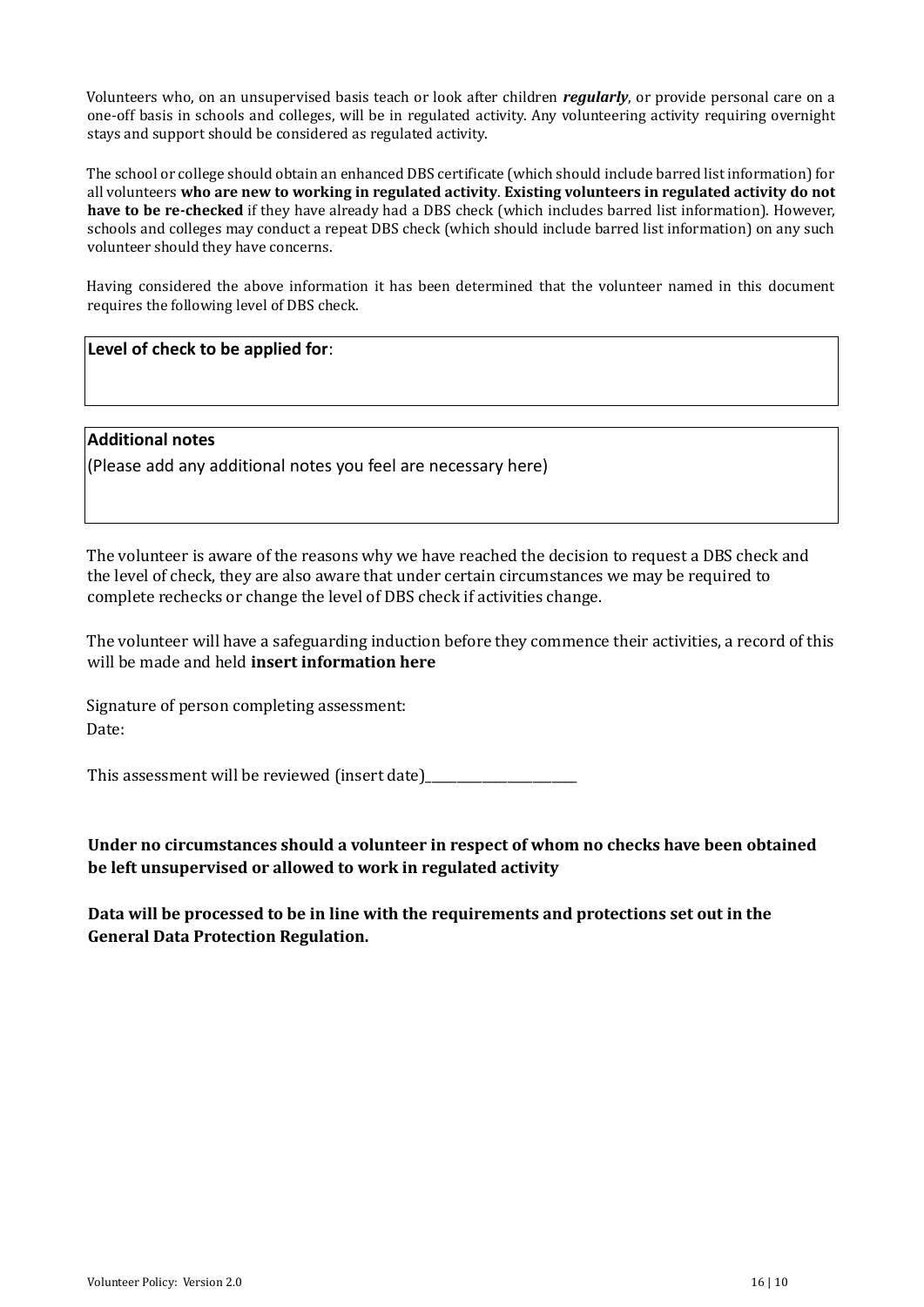#### **Volunteers Agreement**

Thank you for offering your services as a volunteer at OAK Multi-Academy Trust. Your offer of help is greatly appreciated, and we hope that you will both gain from and enjoy your experience here.

Outline of main tasks/activities that the volunteer will be involved in

\_\_\_\_\_\_\_\_\_\_\_\_\_\_\_\_\_\_\_\_\_\_\_\_\_\_\_\_\_\_\_\_\_\_\_\_\_\_\_\_\_\_\_\_\_\_\_\_\_

Please read and sign both copies of this volunteer agreement, return one to your supervisor and retain one for your records.

#### **Declaration**

I have read a copy of the school's Volunteer Policy and agree to always adhere to this. I agree to abide by the school's policies and procedures. I agree to work only as directed by school staff.

| Signed            |                          |
|-------------------|--------------------------|
| <b>Print Name</b> |                          |
| Signed            | (member of school staff) |
| Position          |                          |
| Date              |                          |

Disclosure and Barring Service Applicant's Details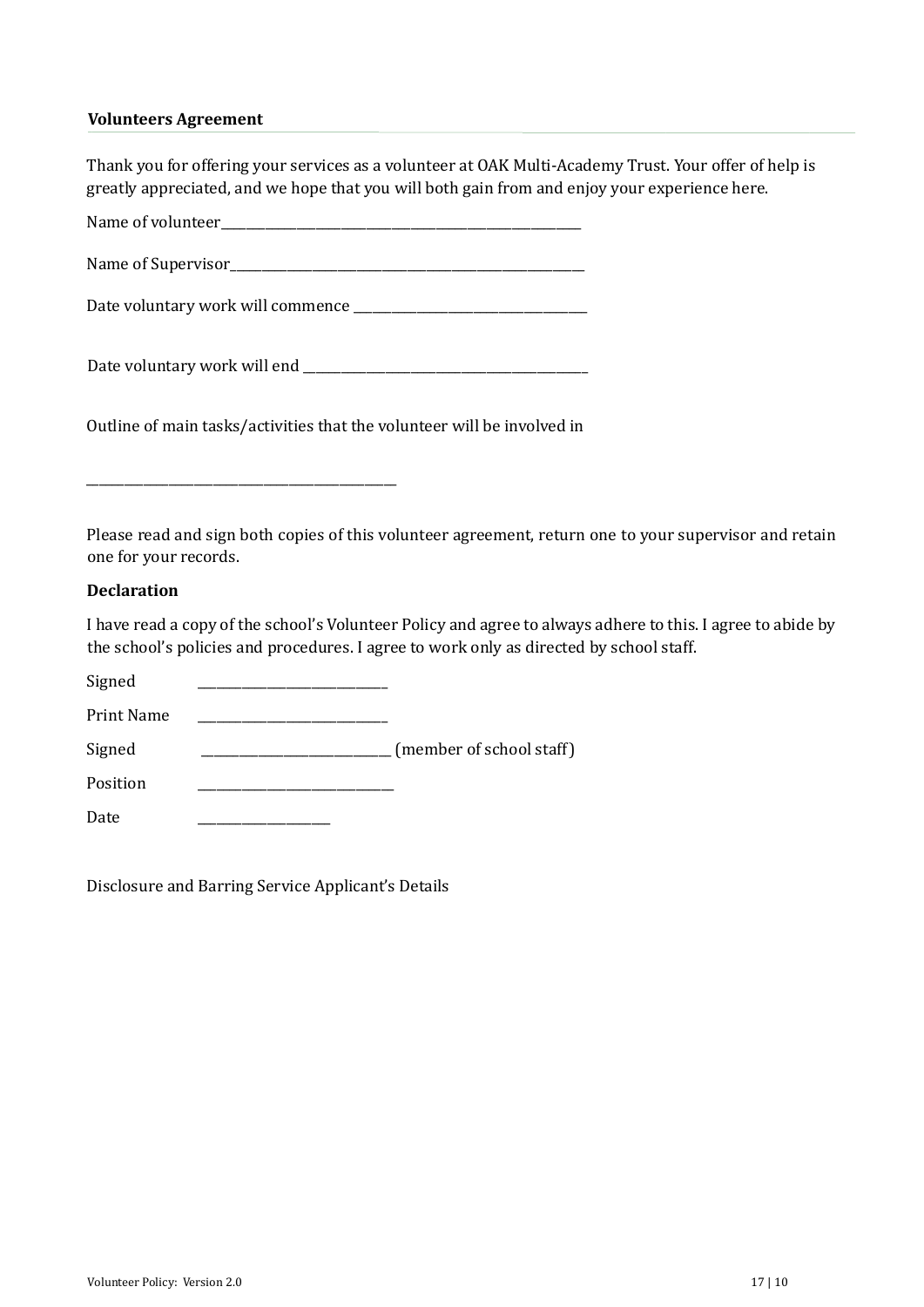#### **Code of Conduct for Volunteers**

By signing this form, volunteers agree to the following:

#### **Trust rules and policies**

Volunteers will follow all school / Trust rules and policies, including those on:

- Child protection
- ICT and internet acceptable use
- Online safety
- Mobile phones
- Data protection
- Health and safety
- Equality
- Whistleblowing
- Behaviour

Copies of the school / Trust policies are available on the school / Trust website or from the school office.

#### **5. Professional conduct**

- 5.1. Volunteers must accept and follow instructions provided by supervisors and ask for guidance or clarification if required. Questions can be directed to the supervising member of staff, or to the school's volunteer coordinator, if applicable.
- 5.2. Behaviour management is the responsibility of school staff. If volunteers witness behaviour that is in breach of the school's behaviour policy or are struggling to manage the behaviour of pupils with whom they are working, they should alert the class teacher immediately. Volunteers should not attempt to reprimand pupils or issue sanctions.
- 5.3. Volunteers must conduct themselves in a professional manner at all times. This includes:
	- 5.3.1.Dressing in a way that is professional and appropriate to the work undertaken
	- 5.3.2.Refraining from using inappropriate language
	- 5.3.3.Setting an example for pupils by acting in a way that reflects the school's / Trust's ethos and values
	- 5.3.4.Behaving in a way that is appropriate for the role they are undertaking
	- 5.3.5. Ensuring that comments, including those made on social media, do not bring the school into disrepute.
- 5.4. Any receipt of gifts must be in accordance with the Trust's Finance Policy.
- 5.5. Volunteers must not transport pupils in their own cars unless specific arrangements have been made with the school, and the pupil's parents have consented.
- 5.6. Parent volunteers with children at the school must not act in a way that favours their own child and should not approach their child unnecessarily during the school day (for instance, during break times). They may not use their time as a volunteer to discuss their child's education with staff.
- 5.7. If a volunteer is unable to come to school when they are expected/scheduled to be in, they must contact their supervisor or the school office as soon as possible. Inconsistent attendance may result in the placement being reviewed or terminated.

#### **6. Safeguarding**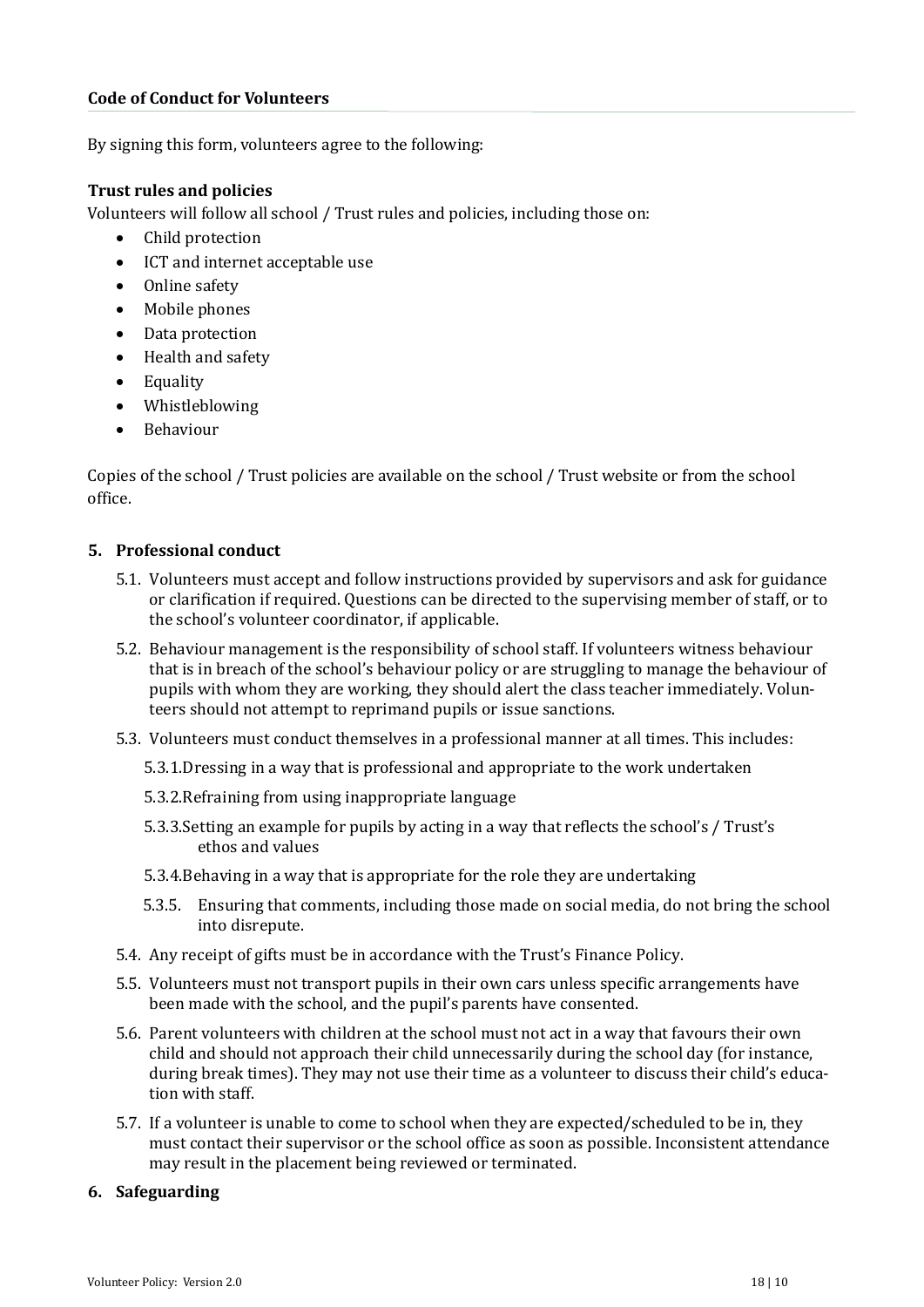- 6.1. Volunteers must be familiar with, and adhere to, the school's / Trust's safeguarding and child protection policy. Safeguarding training will be provided to all volunteers before they begin their placement.
- 6.2. If volunteers have concerns about the welfare of a child, or if a child makes a disclosure, they should speak directly to the Designated Safeguarding Lead (DSL). Please contact the individual school to obtain this information.
- 6.3. Volunteers should refrain from physical contact with pupils and should use their judgement to determine when physical contact is appropriate. If physical contact with pupils is required, volunteers should ask for a pupil's consent before touching them.
- 6.4. Volunteers must not form personal relationships with pupils, either inside or outside of school, with whom they do not already have a personal relationship. This includes:
	- 6.4.1.Exchanging contact information
	- 6.4.2.Making contact with pupils outside of school, including on social media
	- 6.4.3.Arranging to meet pupils outside of school
	- 6.4.4.Alerting the DSL if a pupil develops an infatuation with them
- 6.5. Volunteers should not take or share photos of pupils unless instructed to do so by their supervisor.

#### **7. Health and safety**

- 7.1. Volunteers must abide by the school's health and safety and first aid policies. Volunteers are not to administer first aid, except in an emergency where none of the designated first aiders are available.
- 7.2. Volunteers must be familiar with the school's fire safety and emergency evacuation procedures.
- 7.3. Volunteers must sign in and sign out at the beginning and end of every visit and must wear a visitor badge at all times.

#### **8. Confidentiality**

8.1. Information about pupils, parents and staff at the school is confidential, and should not be shared with anyone else. Volunteers should not discuss pupils with parents or other children. If parents approach volunteers for information, they should be directed to speak to a class teacher or the Headteacher.

Failure to adhere to this code of conduct may result in the termination of the placement with immediate effect.

Please sign and date below:

\_\_\_\_\_\_\_\_\_\_\_\_\_\_\_\_\_\_\_\_\_\_\_\_\_\_\_\_\_\_\_\_\_\_\_\_\_\_\_\_\_\_\_\_\_\_\_\_\_\_\_\_\_\_\_\_\_\_\_\_ Volunteer name (please print)

\_\_\_\_\_\_\_\_\_\_\_\_\_\_\_\_\_\_\_\_\_\_\_\_\_\_\_\_\_\_\_\_\_\_\_\_\_\_\_\_\_\_\_\_\_\_\_\_\_\_\_\_\_\_\_\_\_\_\_\_ Volunteer signature

\_\_\_\_\_\_\_\_\_\_\_\_\_\_\_\_\_\_\_\_\_\_\_\_\_\_\_\_\_\_\_\_\_\_\_\_\_\_\_\_\_\_\_\_\_\_\_\_\_\_\_\_\_\_\_\_\_\_\_\_ Date